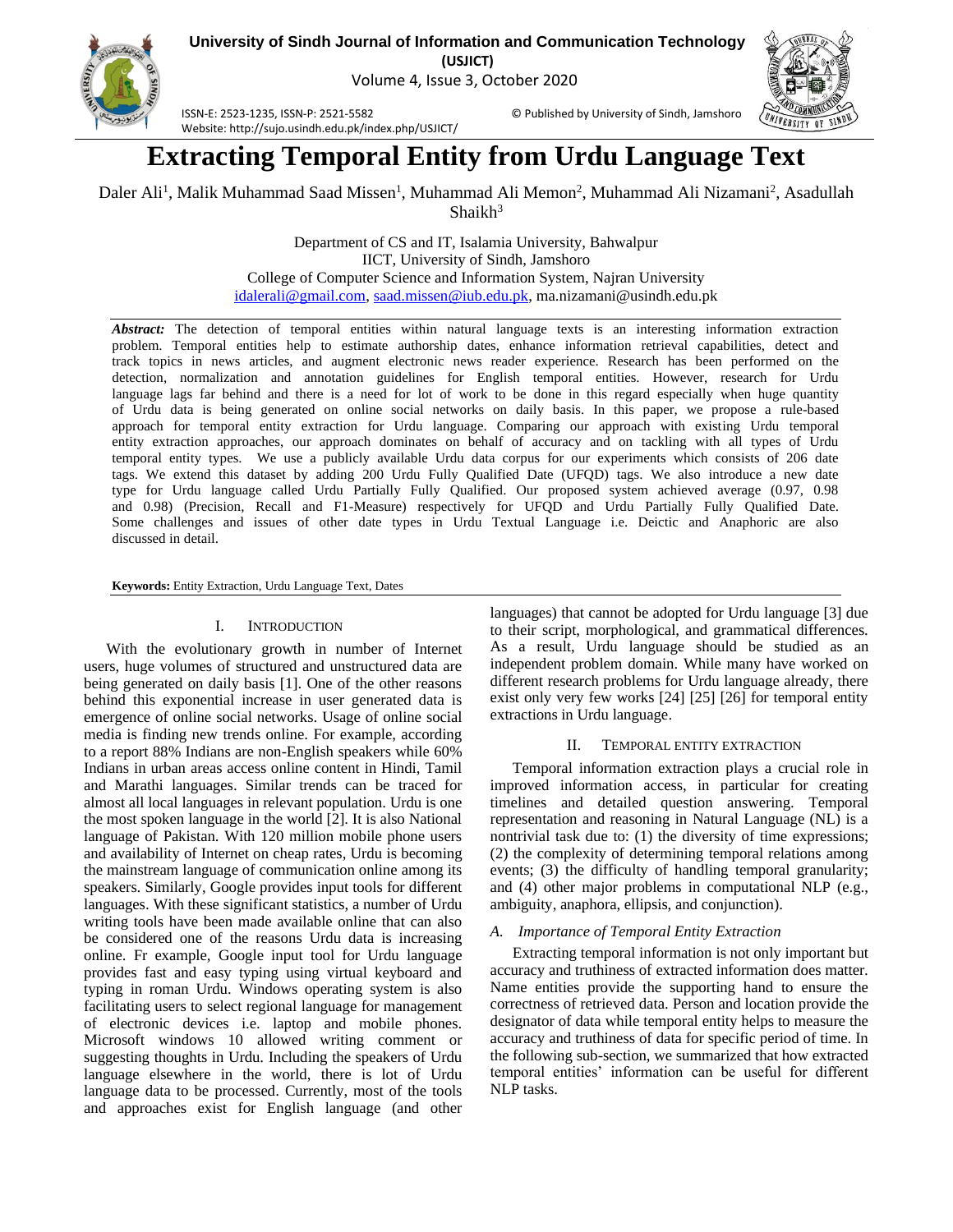#### *B. Identification of Correct Time*

Searching for Prime Minister of Pakistan may retrieve all PM's while expected data is about current PM. It is necessary to scroll down and go through the whole page by gazing contents to find required information. It wastes the time, may bore the user to scroll and read all paragraphs and as result user will leave the website and develop negative perception.

# *C. Prediction of Upcomming Events*

Let us suppose an example text written both in English as well as Urdu.

" پاکستان کی بنیاداسالم ہے۔ یہ 14اگست 1947ء میں دنیا کے نقشہ پرابھرا۔ اسلامی دنیا کی تاریخ میں واحد ایٹمی طاقت ہے۔ اس کے زمینی خدوخال، ماحول اور ثقافت دنیا میں منفرد ہیں۔ اس کا 72 یو م آذاد ی14 اگست 2019 " گا۔ جائے یا منا میں) Pakistan ki bunyad Islam hay. Yeh 14 August 1947 mein dunya kay naqshy per ubhra. Islami dunya ki tarekh mein wahid aetmi taqat hay. Iss key zameeni khadokhal, mahol, aur saqafat dunya mein munfrid hein. Iss ka 72 youm-e-azadi 14 August 2019 mein mayaya jay ga).

"Pakistan is based on Islam. It emerged on the map of world on 14 August 1947. It's only Atomic Power in the history of Islamic world. Its Land structure, environment and culture are unique in the world. Its 72 Independence Day will be celebrated on 14 August 2019. "

Upcoming event can be extracted and predicted by temporal entities i.e. 14 August 2019 in above paragraphs (written in Urdu language) represents the Independence Day of Pakistan. Extracting date from sentences or paragraph can be used to automatically calculate the remaining days of upcoming events (in this case) Pakistan's Independence Day. People can be easily facilitated, and security measurement taken.

#### *D. Categorization of Real-Time and Retrospective Event*

Classifying event as retrospective and real time from massive amount of data on social networks is challenging task. Temporal information plays vital role to resolve above mentioned challenge and also necessary to construct eventual timeline [5].

#### *E. Evaluation Over Time*

Temporal data can also be used to evaluate the popularity of personality, product, idea, music, games, celebrities and research topic being discussed among people over the passage of time. Time entity initiatively proposed in Natural Language was based on Algebra [6]. Acknowledging the importance of temporal entity extraction, temporal entity extraction as a task was highlighted in Message Understanding Conference (MUC-6) [7]. 'Date' is important subcategory of temporal entity [8] which plays vital role to extract exact, accurate and quick information from immense collection of unstructured and heterogeneous textual data. Questioning and Answering System, Text summarization, visualization, timeline, and semantic web development relay on temporal information [9].

Our work focuses on neglected cursive language Urdu to extract temporal entity 'date'. Urdu language in subcontinent: spoken, written and understood by more than 100 million people [10]. Urdu is national language of Pakistan and is understood by 75% of the population [11]. It is a mixture of different languages i.e. Turkish, Arabic, Persian, Hindi and Sanskrit [11]. Consolidation of different languages in Urdu language created writing variance and made Urdu language uniquely distinguishable then other languages [12]. The Govt. of Pakistan declared "dd\mm\yyyy "as official standard of date format for letters, reports, memos and other documents. Urdu dates can be classified into four major types i.e. Fully Qualified, Partially Fully Qualified, Deictic and Anaphoric.

In this research paper, we report our preliminary experiments for Urdu dates extractions for dates of all types using pattern matching techniques.

# III. GRAMMATICAL STRUCTURE OF URDU LANGUAGE

A language allows penmanship by joining different letters together. Urdu [13] Arabic and Persian are the most popular cursive languages in sub-continent. Urdu language writing format made it distinguishable in context of characteristics. Nastalique writing style widely used that is diagonal and complex in nature by starting form right to left direction [14]. Subject Object Verb (SOV) is structural sequence of any Urdu language sentences. For example, the sentence "احمد نے پودوں کو پانی دیا۔ " sentence (Ahmad watered the plants) "follows the SOV format.

#### IV. TYPES OF TEMPORAL ENTITY

Categorically, temporal entity date can be classified into three types i.e. fully qualified date, deictic date and anaphoric date [15] [16].

#### *A. Fully Qualified*

A temporal expression [16] that consists of complete date information such as day, month and year i.e. dd/mm/yyyy .(20/10/2018) بیس اکتوبر دوہزار اٹھارہ

## *B. Deictic*

A temporal expression represents such type of date that required to further analysis. An expression of words required utterance of words [16]. For example: (1)  $(\bar{z}^{\dagger}$  "Aaj"- 'today'), (2) (کل "kall" -'tomorrow') etc. A comprehensive but limited collection of deictic words used in Urdu language to represent time is given in Table 1.

TABLE I. DEICTIC WORDS

|       |       | <b>Deictic Words Representing Time</b> |         |
|-------|-------|----------------------------------------|---------|
| لمحہ  | ر ات  | جمعر ات                                | فر صت   |
| دقيقہ | روز   | جمعہ                                   | مبلت    |
| ساعت  | يوم   | بفتہ                                   | و قفہ   |
| پل    | وار   | انوار                                  | دورانيہ |
| گهڙي  | شب    | تب                                     | أغاز    |
| حظہ   | صبح   | <u>کب</u>                              | شروع    |
| سيكنڈ | مېينہ | ابهى                                   | اختتاء  |
|       | سال   | دير                                    | ر' ت    |
| دھ    | برس   | تاخير                                  | تاريخ   |
| عبد   | صدی   | جلدى                                   | حيات    |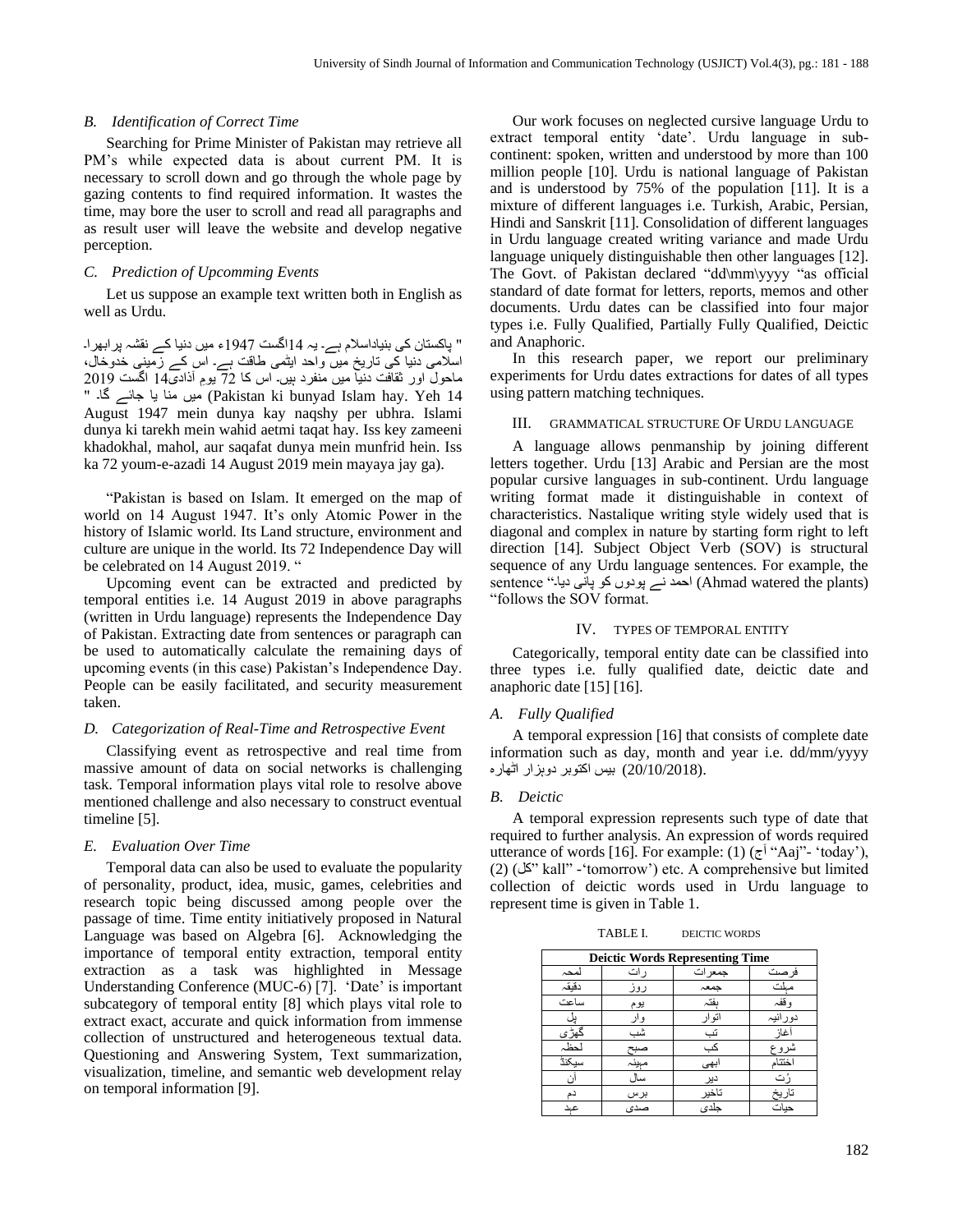| دو ر   | سحر    | اثنا   | زندگی  |
|--------|--------|--------|--------|
| ز مانہ | فجر    | سردى   | بارى   |
| ان     | دوپېر  | گرمی   | موسم   |
| و قت   | سہ پېر | خزاں   | موقع   |
| قرن    | شاھ    | بہار   | عمر    |
| مدت    | تڑ کا  | او قات | در از  |
| ز مانہ | سويرا  | ميعاد  | روزانہ |
| منٹ    | سوموار | از ل   |        |
| گهنٹا  | منگل   | ابد    | کا ،   |
| دن     | بدھ    | عر صبہ | يرسوں  |

# *C. Anaphoric*

A case of deictic expression for which utterance of time varies according to the temporal expression as previously mentioned in the text [16]. For example: أس سال (that year'), ہفتے پچھلے')last week') andماہ دو') two months') etc.

# V. TYPES OF TEMPORAL (DATES) ENTITY IN URDU LANGAUGE

Exhaustive analysis of Dates written in Urdu language in textual format depicted that it can be divided into four types i.e. Urdu Fully Qualified, Urdu Partially Fully Qualified, Urdu Deictic and Urdu Anaphoric. The detail description of all these types is given in proceeding section of paper.

## *A. Fully Qualified Date*

A Fully Qualified Date (FQD) is "A Temporal Entity which gives detail information about event, action and act. It contains Day, Month and year. A date can be written in different format; depending on the langue i.e. English [16] has standard format yyyy/mm/dd while Urdu follows the dd/mm/yyyy format. For example, 25/07/20018 and - پچیس .respectively جوالئی -دوہزارآٹھارہ,

#### *B. Urdu Fully Qualified Date*

A date written in Urdu language which consists of Day, Month and Year is called Urdu Fully Qualified Date". For Example,

آٹھ فروری انیس سو اکانوے (1)

Day, Month, Year and century can be represented in following manner:

- Roman Numbers 0, 1, 2..., 9 i.e. 02-10-2012
- Arabic Numbers i.e.  $(\cdot \frac{r}{1})^{1991}$
- چودہ اگست انیس .e.i ایک، دو ،تین،چار۔۔۔۔۔ words Urdu• دسمبر دو ہزار اٹھارہ
- Mix up of all i.e. 25- جوالئی-2018

## *C. Differetn Types of UFQD Regarding Processing*

Analysis showed that Fully Qualified Date (FQD) in Urdu language can be represented in different format so for convenient of understanding we suggested a name i.e. Hybrid Urdu Fully Qualified Date (HUFQD). These dates are given here:

- Numeric Day and Urdu Month/Year i.e. دسمبر25 25مارچ انیس سو چالیس,دوہزارسات
- Urdu Day/Year and Numeric Month i.e. دوہزار 5چار دس 8دوہزار تیرہ ,بارہ
- Urdu D/Month and Numeric year i.e. 2008 یکم مارچ پندرہ جون ,2009

#### *D. Urdu Partially Fully Qualified Date*

A type of Date written in Urdu textual language which is missing one of the given i.e. Day, Month or year. For example, 26/2008, 08/2016 or 26/08 in English while in Urdu دس جولائی (07/10), جولائی دوہزارسات Urdu

#### *E. Deictic Urdu Date*

A type of date which cannot directly mapped to standard date format. It requires further analysis of context to give the وقت، دن اب،تب، رات اور صبح وغیرہ .e.i meanings purposeful

## *F. Anaphoric Urdu Date*

A special case of Deictic date which requires utterance time which vary from time to time to conclude meaningful اگلے سال، پچھلے دن، کئی سال. .e.i information

## VI. RELATED WORK

A considerable volume of research work exists for noncursive languages especially for English, French, German, Dutch and Spanish [7] which achieved noticeable accuracy for developing mature artificial intelligence applications.

Cursive languages i.e. Arabic, Persian, Urdu and Hindi [17] neglected by researchers. Only few numbers of cursive languages were known publicly, due to lack of interest, inconvenience in processing, and unavailability of resources i.e. Lexicon, Databases, Dictionaries, Annotations schemes and Datasets [18]. To develop generic NLP applications, it is demand of time to include cursive language into research stream. Qaunzhi, li. et al. [5] used temporal module to filter out cluster of retrospective (old) event and real-time (new) events. Temporal information is crucial in differentiating between latest events. An approach developed [19] to automatically assign document event-time by extracting temporal expression from text. It helps to retrieve related document based on temporal values and finding relationship between them. Tianyong ho et al. [20] design a novel method TEER to extract and normalize temporal expression from heterogeneous clinical text. They use heuristic rules, summarization and automatic patterns learning. Developed system evaluated on two dataset i.e. English and Chinese clinical text which consists of 400 English and 1459 Chinese discharge summaries. Precision and recall for English and Chinese languages are 0.948, 0.877 and 0.941, 0.932 respectively. A sequencer system developed for analysis of temporal entities [21] existing in news articles and user generated unstructured contents. It is based on crawling, clustering, extracting and visualizing. Many annotation schemes i.e. PoS Tagging, Partial Parsing, Semantic Interpretation, case frame instantiation and discourse analysis were used to extract temporal expression from textual data [22]. A system ManTime developed [16] to explore the temporal expression using CRF. It used WordNet based feature but degraded overall temporal entity identification performance. Po-Yao Huang et. al [23] developed a system to monitor temporal event from social media. The main purpose of system is to monitor the temporal event on social media.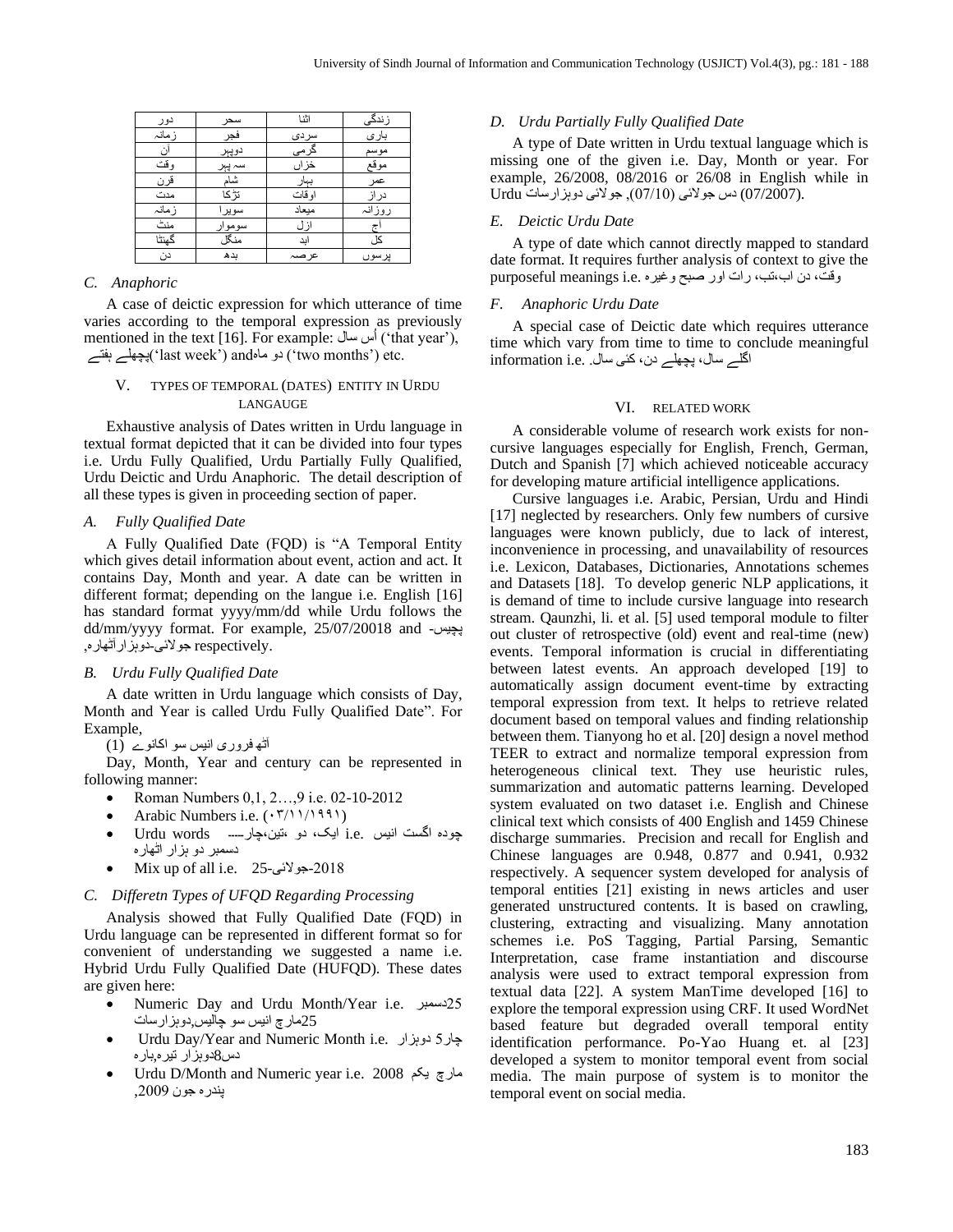In Urdu literature, there is no proper exhaustive research work exist for temporal entities. In 2008 International Joint Conference on Natural Language Processing IJCNLP (IJCNLP) proposed a set of 12 named entities for South-Asian language including Temporal Entity i.e. Date and Time as single Entity [24]. A rule-based approach adopted in [25], which focused on date and time tags. They used Regular Expression (RE) to extract specific pattern of date i.e. 01.08.2015 or 01/01/2014. The same system also able to identify date like May 01, 2018 and achieved 90.83% F1- Measure. In our best knowledge, there is no detail discussion about different types and format of date in Urdu language. Lack of resources i.e. lexicon, gazetteers and dataset are the main factors to adopt rule base approaches. In [26] a generic name entity recognitions system used rules-based approach to extract name entities including Date from Urdu language which achieved considerable F1-Measure for specific pattern i.e. '1996' but unfortunately there exists no detail about types and format of dates in Urdu language. Another system developed to extract fluent information that is valuable for certain period. The claimed that many proposed systems focused on static information while mostly newswire text and Wikipedia are predominant temporal expression [2] precision and recall of Temporal Information Extraction were 0.50 to 0.99. In general, Temporal Expression identification performed by machine learning approaches based on lexical and morphological features [15]. Support vector Machine and Condition Random Field CRF give considerable results for Non-cursive languages respectively [27][28].

Central Language of Engineering (CLE) is working for Urdu language which offered different datasets available on website at affordable price. A Part of Speech Tagger (PoS) also developed by CLE and providing services online. It tags 100 words per attempt free. For further processing full access can be provided on request. A system developed by Central Language of Engineering (CLE) does not evaluate the Temporal Entities (TE). At the same website a small WordNet which contains data in UTF-8 format is also publicly available with some charges. Now, from last few decades' cursive languages being popular and attracted researchers to explore for development of NLP applications. Temporal Data in Urdu language introduced at very basic level internationally and nationally in different research papers but still no significant work proceeded in favor of Urdu Temporal Entity 'Date extraction'. In our best knowledge we are first one working on Temporal Entity 'Date' in Cursive Langue Urdu. A dataset developed by [29] publicly available for experimental purpose which is generic Name Entity Extraction. It consists of 12 different Name Entities including Date. It consists of 206 date tags with different written pattern/format of date. Existing Methods for Name Entity extraction for Temporal Entity extraction from Urdu language showed disappointing results which emphasized to explore Urdu language and introduce new methods and approach to develop NLP applications.

## VII. PROCESSING ISSUES IN URDU LANGUGAE

Cursive langue Urdu is national language of Pakistan consists of two types of alphabets i.e. Joined and Non-Joined depending on the position of letter being used. For example, if آ، د،ر،ژ،ز،ژ،ڈ،ز if د،ر، ژ،ز، ڈ،ز if word these letters behave Non-Joined letter. For example (1) لیرعلی د) Daler Ali) here the letter 's' is used in the beginning of word and the same words at the end considered as joined letter. In example (2) د جدوجہ ) Jad-o-Jahed) (struggle) the letter 'د 'is joined. Urdu has different writing style, complex structure of letters and rich collection of alphabets. Some generic and basic issues regarding the Urdu language processing are [25]:

- No capital letters,
- Complex writing format,
- Words ambiguity,
- Right to left writing style,
- Improper sequence of words.

# VIII. CHALLENGES IN TEMPORAL ENTITY EXTRACTION FROM URDU LANGUGAE SCRIPT

Different writing patterns in Urdu language created some issues for extracting dates. Many words can be used to represent date because Urdu is rich morphological language mix-up of many other languages i.e. Turkish, Arabic, Persian, and Hindi [30]. A dataset developed by [29] consists of 18 different formats of Urdu Date which tagged as <DATE>. Such patterns create hurdle to develop generic patterns-based rules.

## *A. Varying Pattern in Urdu Fully Qualified Date*

In Urdu language Fully Qualified Date can be written in different format as mention in above section 5 which created processing issues. Every format is considered as individual pattern of date.

## *B. Deictic Date*

In case of deictic date, determining semantically meaning of deictic word is serious issue. Duel meaning of words is also big challenge for Deictic Dates. For Example, a word گھڑی) Watch) can be a thing or time span. Some semantically ambiguous examples are given in Table2.

| TABLE II. | DEICTIC WORDS HAVING DUAL MEANINGS |
|-----------|------------------------------------|
|           |                                    |

| Word     | <b>Examples</b>                                            |
|----------|------------------------------------------------------------|
| سو بر ۱  | سویر ا بہت سمجھدار  لڑکی ہے۔                               |
|          | دن کا سویر ۱ اور ار ات کا اندھیر ۔                         |
| مارچ     | مار چ میں بہار عر <u>و ج پر</u> ہوتی ہے۔                   |
|          | سکول میں بچوں نے لانگ مار چ کیا۔                           |
| عمر      | علی اور عمر دوست بیں۔                                      |
|          | مد یحہ آپ کی عمر کتنی ہے؟                                  |
| گھڑ' ی   | دیوار پر گھڑ <i>ی ل</i> گی ہوئی ہے۔                        |
|          | <mark>موت کی گھڑی مقرر ہے۔</mark>                          |
| او قات   | آب سے ملاقات کے اوقات کیا ہیں؟                             |
|          | انسان کو اپنی اوقات نہیں بھولنی چاہیے۔                     |
| جو لائے، | أمنہ جو لائي ٻے مجھے بھي دو۔                               |
|          | علی اور اسلم جولائی میں گھومنے جاتے ہیں۔                   |
| حبات     | ت نے گھریلو مسائل کی وجہ سے تعلیم ترک کر دی۔               |
|          | علامہ اقبالر ح نـــر اپنـى حيات ميں شاعر ى كو طاقت بنائـى۔ |
| ور صت    | بڑ ھائے سے فرصت ملے تو ز ندگے جبوں۔                        |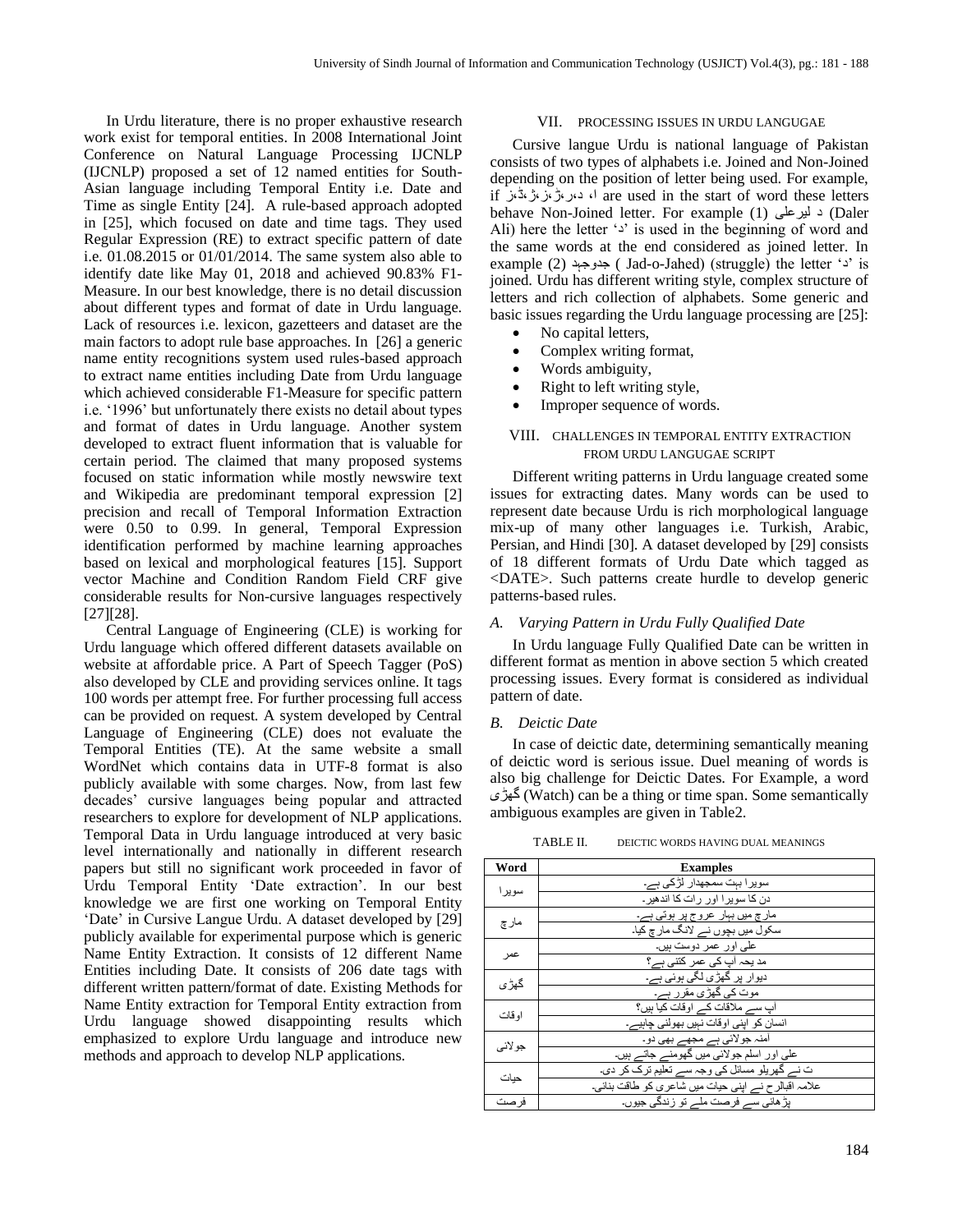|       | میر ی بیرون ملک تعلیم حاصل کرنے کی فرصت نہیں۔                            |
|-------|--------------------------------------------------------------------------|
| يل    | اگلے ہی پل وہ زندگی سے چلاگیا۔                                           |
|       | پچھلے سال پل ٹوٹ جانے سے کئی طالبہ ڈوب گئے۔                              |
|       | دہشت گردوں نے شام کو ٹھکانہ بنایا ہواہے۔                                 |
| شام   | شام ہوتےہی بجھا دیتا ہوں چر اغ کو تیری یاد میں جلنے کو یہ دل ہی کافی ہے۔ |
|       | علی اور سلویٰ عرصہ در از سے دوست ہیں۔                                    |
| در از | وہ در از قد کا مالک ہے۔                                                  |
|       | پستول در از میں رکھی ہے۔                                                 |
|       | سحر کو خاموشی ہوتی ہے۔                                                   |
| سحر   | سحر کی کتاب میرے پاس ہے۔                                                 |
|       | وہ ہر روز مجھے تنگ کرتا ہے۔                                              |
| روز   | مسلمان روزه رکھتے ہیں۔                                                   |
|       | نور کا نڑکا نکلتے ہی کسان کھیتوں کو چلے جاتے ہیں۔                        |
| نور   | سمینہ اور نور بېنیں ہیں۔                                                 |
| تڑ کا | تڑکا نکلتے سب کام پر چلے گئے۔                                            |
|       | او! بھائی سالن کو ذرا تڑکا لگا کے لائو۔                                  |

## *C. Anaphoric Date*

Expressing meaning of Anaphoric date for a computer is very complex task as compared to human being. We human can determine the meaning of word by context and resolve the dual meaning problem easily but in case of computer it is very complex task. Although many solutions exist for Anaphoric and Deictic Date to extract from textual data but semantically determine the value of these Temporal Entities is very tough task which requires contextual information.

## IX. SOLUTIONS

# *A. Urdu Fully Qualified and Hybrid Urdu Fully Qualified Date*

A writing standard for date should be followed i.e. there must be space between day, month and year. Although Urdu language allowed writing date in different format but converting those date into standard format i.e. inserting space can be helpful for date extraction.

## *B. Urdu Deictic and Anaphoric Date*

The words representing deictic date can be semantically understood as date with the help of Document Creation Time (DCT). For example, the word  $\overline{z}^{\dagger}$  (today) can be converted into date by accessing the Document Creation Time. Similarly, the کلے دن (tomorrow) and انگلے دن (next day) can also convert to standardize Fully Qualified Date.

## X. METHODOLOGY

Extracting entities from textual data is performed by using different approaches depending on the availability of resources. In general, there are three approaches i.e. Rulebased, Statistic Base (Machine Learning) [25] and Hybrid [29]. Rules based approach required the deep knowledge of target language i.e. grammar, morphological and lexical insights. Rules are design based on patterns to extract specific entity [25].

Machine Learning is another approach, in which statistical information of documents is used to extract the entities from textual data. Such type of approach suitable when a large volume of resources i.e. Dataset, annotation schemes, WordNets and Part of Speech tagger exist. CRF, HMM, MaxEnt and Decision Tree are the common Models of Machine Learning [25]. Hybrid approach a mix-up of rule-based and statistic-based. It extracts the feature using rules and process the dataset using statistical models [29].

Existing Methods developed to extract temporal information from English and other non-cursive languages showed disappointing results which compel us to explore Urdu language as a research area to introduce new methods and approach to develop NLP applications. We decided to go ahead using Rule based approach i.e. Regular Expression (RE) for Temporal Entity Extraction. We developed generic Regular Expression which are evaluated on Urdu Dataset [29] which consists of Name Entities including Temporal Entities.





Figure 1. Methodology of Temporal Entity Extraction

## XI. EXPERIMENT

We started our experiments on plain textual Urdu corpus [26] by neglecting the annotation tags. Complex structure and varying format of Urdu temporal entities converges our strength to use regular expressions for temporal entity extraction. In our exhaustively analysis we found different written pattern of Urdu Date i.e. Urdu Fully Qualified date, Urdu Deictic Date and Urdu Anaphoric Date.

## *A. Dataset*

Dataset for Urdu language generally exists for name entity extraction with small number of instances which are:

- Enabling Minority Language Engineering (EMILLE) (only 200000 tokens) [31].
- Becker-Riaz corpus (only 50000 tokens) [32].
- International Joint Conference on Natural Language Processing (IJCNLP) workshop corpus (only 58252 tokens)
- Computing Research Laboratory (CRL) annotated corpus (only 55,000 tokens are publicly available data corpora [33].

In our knowledge there is no specific data set available for temporal entities extraction from Urdu language. We selected a dataset develop for name entity extraction [26]. It consists of 206 date tags including single month name, year or both of it. It is about National, Sports and International News including Urdu Fully Qualified, Urdu Hybrid Fully Qualified, Urdu Deictic and Urdu Anaphoric. Exhaustive analysis revealed that there are only 5-10 Fully Qualified Dates which made us impassive. It also revealed that 18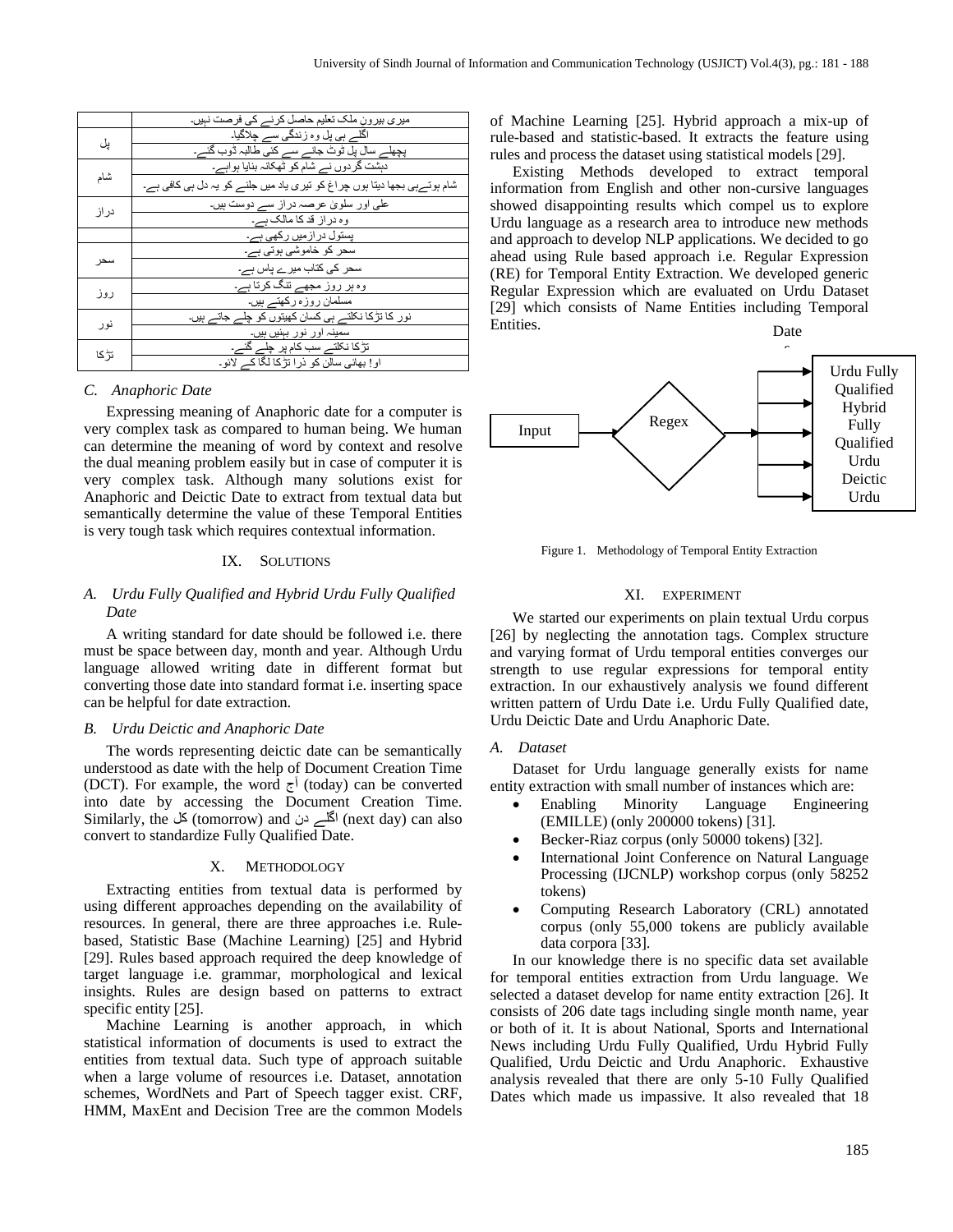different date patterns are lying in limited date tags which created problem to write a generic regular expression for date extraction. The issue is resolved by writing generic regex and specific regex to extract temporal entities.

We decided to extend the existing data set by adding 200 Urdu Fully Qualified dates and 50 Urdu deictic words. The dataset extension detail is that we added 50 dates for UFQD and 150 dates for HUFQD.

Similarly, 50 deictic words were added 25 of them representing dates while 25 deictic words representing name entities. We placed these dates at different location in documents i.e. at sentence level, at the beginning, middle, and end of sentence. For example, پاکسان کی تاریخ میں چھ ستمبر tareekh ki Pakistan (دوہزار اٹھارہ کو سنہری الفاظ میں لکھا جائے گا۔ mein chey stmber do hazar atharah ko sunhari alfaz mein likha jay ga) in the sentence جه ستمبر دوہزار اٹھارہ (chey stmber do hazar atharah) represents date which is placed in the middle of sentence.

# *B. Preporcessing*

Some preprocessing measures are taken to prepare dataset:

- Fully Qualified Dates added manually in pre-existing dataset that having the same writing format standard i.e. spacing pattern, day, month year is separated by space.
- No, annotation tag used for dates, data added as آٹھ اپریل دوہزار دو .e.i text plain

# *C. Results Evaluation Parametrs*

• Precision = 
$$
\frac{TP}{TP + FP}
$$

- $Recall = **TP+FN**$  Precision \* Recall
- $F\beta1 = 2*Precision + Recall$

# XII. RESULTS AND DISCUSSION

All the results (Precision, Recall and F1-Measure) obtained by our approach are presented in tabular form while the accuracy is presented in pictorial form.

TABLE III. ALL TYPE OF DATES ON ORIGINAL DATASET

| <b>Type of Date</b>              | Pr.  | Re.  | F1   |
|----------------------------------|------|------|------|
| Numeric Year                     | 0.91 | 1.00 | 0.95 |
| Urdu Month and Year              | 0.58 | 1.00 | 0.77 |
| Urdu Year                        | 1.00 | 1.00 | 1.00 |
| Urdu Month and Numeric Year      | 1.00 | 1.00 | 1.00 |
| Numeric Day and Urdu Month       | 0.95 | 1.00 | 0.97 |
| Only Urdu Month                  | 0.18 | 1.00 | 0.30 |
| Urdu Day and Month               | 0.50 | 1.00 | 0.67 |
| UFO Date and Urdu Hybrid FO Date | 0.95 | 0.95 | 0.95 |
| Deictic and Anaphoric            | 1.00 | 1.00 | 1.00 |

TABLE IV. UFQD &UPFQD ON EXTENDED DATASET

| <b>Example</b>            | Date Type     | Pre. | Re.  | F1   |
|---------------------------|---------------|------|------|------|
| 2019جون                   | Numeric Year  | 0.96 | 0.92 | 0.94 |
| پانچ8                     |               |      |      |      |
|                           | Numeric Month | 1.00 | 1.00 | 1.00 |
| 8 فروري                   | Numeric Day   | 0.94 | 1.00 | 0.97 |
| تین اگست دو<br>ہز ار انیس |               |      |      |      |
|                           | Urdu FO Date  | 1.00 | 1.00 | 1.00 |
|                           | Average       | 0.97 | 0.98 | 0.98 |

TABLE V. UFQD &UPFQD ON EXTENDED DATASET

| Pre. | Re.  | F1   |
|------|------|------|
| 0.50 | 1.00 | 0.66 |
| 1.00 | 1.00 | 1.00 |
|      |      |      |



Figure 2. F1\_ Measure on all types of date



Figure 3. UFQD & UPFQD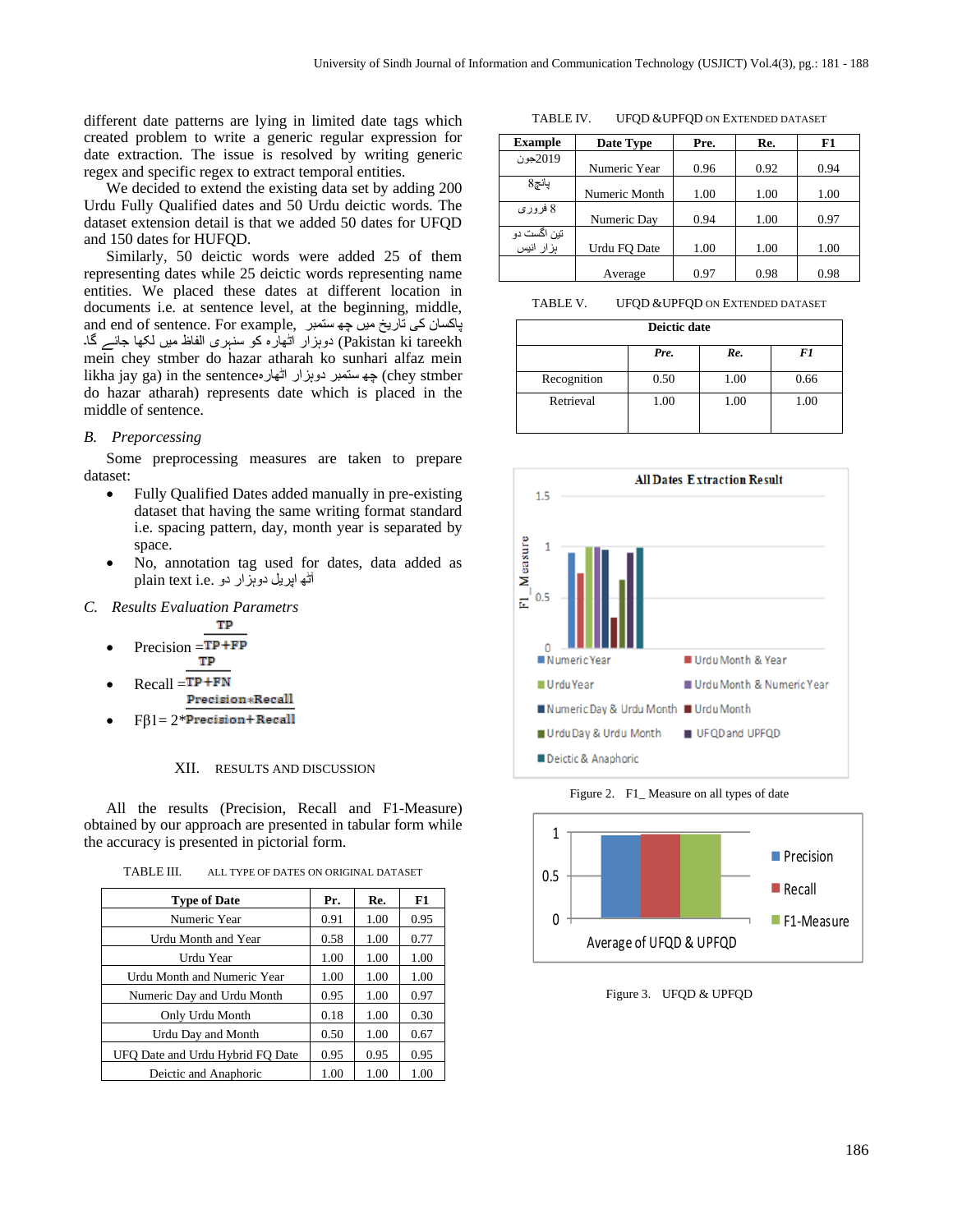

Figure 4. Deictic Date Analysis

#### XIII. CONCLUSION

Our approach comparing with existing temporal extraction work shows highly improved efficiency and accuracy, tackling different Urdu entity types using publicly available Urdu data corpus for our experiments, which was extended by our work. Also, a new date type for Urdu language was introduced. Some challenges and issues of other date types in Urdu textual Language i.e. Deictic and Anaphoric are also discussed in detail. This work can be extended and applied to the languages like Urdu, for example, Punjabi and Sindhi.

#### **REFERENCES**

- [1] Al-Dyani, Wafa Zubair, Adnan Hussein Yahya, and Farzana Kabir Ahmad. "Challenges of event detection from social media streams." International Journal of Engineering & Technology 7, no. 2.15 (2018): 72-75.
- [2] Ling, X., & Weld, D. S. (2010, July). Temporal Information Extraction. In AAAI (Vol. 10, pp. 1385-1390).
- [3] Riaz, Kashif. "Concept search in Urdu." In Proceedings of the 2nd PhD workshop on Information and Knowledge Management, pp. 33- 40. ACM, 2008.
- [4] Cardoso, Nuno Francisco Pereira Freire, and Mário Jorge Costa Gaspar da Silva. "Semantic-flavored Query Reformulation for Geographic Information Retrieval."
- [5] Li, Quanzhi, Armineh Nourbakhsh, Sameena Shah, and Xiaomo Liu. "Real-time novel event detection from social media." In 2017 IEEE 33rd International Conference on Data Engineering (ICDE), pp. 1129-1139. IEEE, 2017.
- [6] Allen, James F. "Maintaining knowledge about temporal intervals." Communications of the ACM 26, no. 11 (1983): 832-843.
- [7] Nadeau, David, and Satoshi Sekine. "A survey of named entity recognition and classification." Lingvisticae Investigationes 30, no. 1 (2007): 3-26.
- [8] Ferro, Lisa, Laurie Gerber, Inderjeet Mani, Beth Sundheim, and George Wilson. "TIDES 2005 standard for the annotation of temporal expressions." (2005).
- [9] Mani, Inderjeet, James Pustejovsky, and Beth Sundheim. "Introduction to the special issue on temporal information processing." ACM Transactions on Asian Language Information Processing (TALIP) 3, no. 1 (2004): 1-10.
- [10] Naz, Mamoona, and Sarmad Hussain. "Binarization and its evaluation for Urdu Nastalique document images." In INMIC, pp. 213-218. IEEE, 2013.
- [11] Ghulam, Saqib Muhammad, and Tariq Rahim Soomro. "Twitter and Urdu." In 2018 International Conference on Computing, Mathematics and Engineering Technologies (iCoMET), pp. 1-6. IEEE, 2018.
- [12] Kausar, Robina, and Muhammad Sarwar. "The History of the Urdu Language Together with Its Origin and Geographic Distribution."  $(2015)$ .
- [13] Shah, Zahra A. "Ligature based optical character recognition of Urdu-Nastaleeq font." In International Multi Topic Conference, 2002. Abstracts. INMIC 2002., pp. 25-25. IEEE, 2002.
- [14] Hussain, Sarmad. "to-sound conversion for Urdu text-to-speech system." In Proceedings of the workshop on computational approaches to Arabic script-based languages, pp. 74-79. Association for Computational Linguistics, 2004.
- [15] Ahn, David, Sisay Fissaha Adafre, and Maarten De Rijke. "Towards task-based temporal extraction and recognition." In Dagstuhl Seminar Proceedings. Schloss Dagstuhl-Leibniz-Zentrum für Informatik, 2005.
- [16] Filannino, Michele, and Goran Nenadic. "Temporal expression extraction with extensive feature type selection and a posteriori label adjustment." Data & Knowledge Engineering100 (2015): 19-33.
- [17] Malik, Muhammad Kamran, and Syed Mansoor Sarwar. "Named entity recognition system for postpositional languages: urdu as a case study." International Journal of Advanced Computer Science and Applications 7, no. 10 (2016): 141-147.
- [18] Riaz, Kashif. "Concept search in Urdu." In Proceedings of the 2nd PhD workshop on Information and Knowledge Management, pp. 33- 40. ACM, 2008.
- [19] Llidó, Dolores, R. Berlanga, and Mariá J. Aramburu. "Extracting temporal references to assign document event-time periods." In International Conference on Database and Expert Systems Applications, pp. 62-71. Springer, Berlin, Heidelberg, 2001.
- [20] Hao, Tianyong, Xiaoyi Pan, Zhiying Gu, Yingying Qu, and Heng Weng. "A pattern learning-based method for temporal expression extraction and normalization from multi-lingual heterogeneous clinical texts." BMC medical informatics and decision making 18, no. 1 (2018): 22.
- [21] Walenz, Brett, Robin Gandhi, William Mahoney, and Quiming Zhu. "Exploring Social Contexts along the Time Dimension: Temporal Analysis of Named Entities." In 2010 IEEE Second International Conference on Social Computing, pp. 508-512. IEEE, 2010.
- [22] Woodward, Daryl. "Extraction and Visualization of Temporal Information and Related Named Entities from Wikipedia." (2001): 1- 8.
- [23] Huang, Po-Yao, Junwei Liang, Jean-Baptiste Lamare, and Alexander G. Hauptmann. "Multimodal Filtering of Social Media for Temporal Monitoring and Event Analysis." In Proceedings of the 2018 ACM on International Conference on Multimedia Retrieval, pp. 450-457. ACM, 2018.
- [24] Liao, Wenhui, and Sriharsha Veeramachaneni. "A simple semisupervised algorithm for named entity recognition." In Proceedings of the NAACL HLT 2009 Workshop on Semi-Supervised Learning for Natural Language Processing, pp. 58-65. Association for Computational Linguistics, 2009..
- [25] Singh, U., Goyal, V., &Lehal, G. S. (2012). Named entity recognition system for Urdu. Proceedings of COLING 2012, 2507-2518.
- [26] Riaz, Kashif. "Rule-based named entity recognition in Urdu." In Proceedings of the 2010 named entities workshop, pp. 126-135. Association for Computational Linguistics, 2010.
- [27] Boser, Bernhard E., Isabelle M. Guyon, and Vladimir N. Vapnik. "A training algorithm for optimal margin classifiers." In Proceedings of the fifth annual workshop on Computational learning theory, pp. 144- 152. ACM, 1992.
- [28] Lafferty, John, Andrew McCallum, and Fernando CN Pereira. "Conditional random fields: Probabilistic models for segmenting and labeling sequence data." (2001).